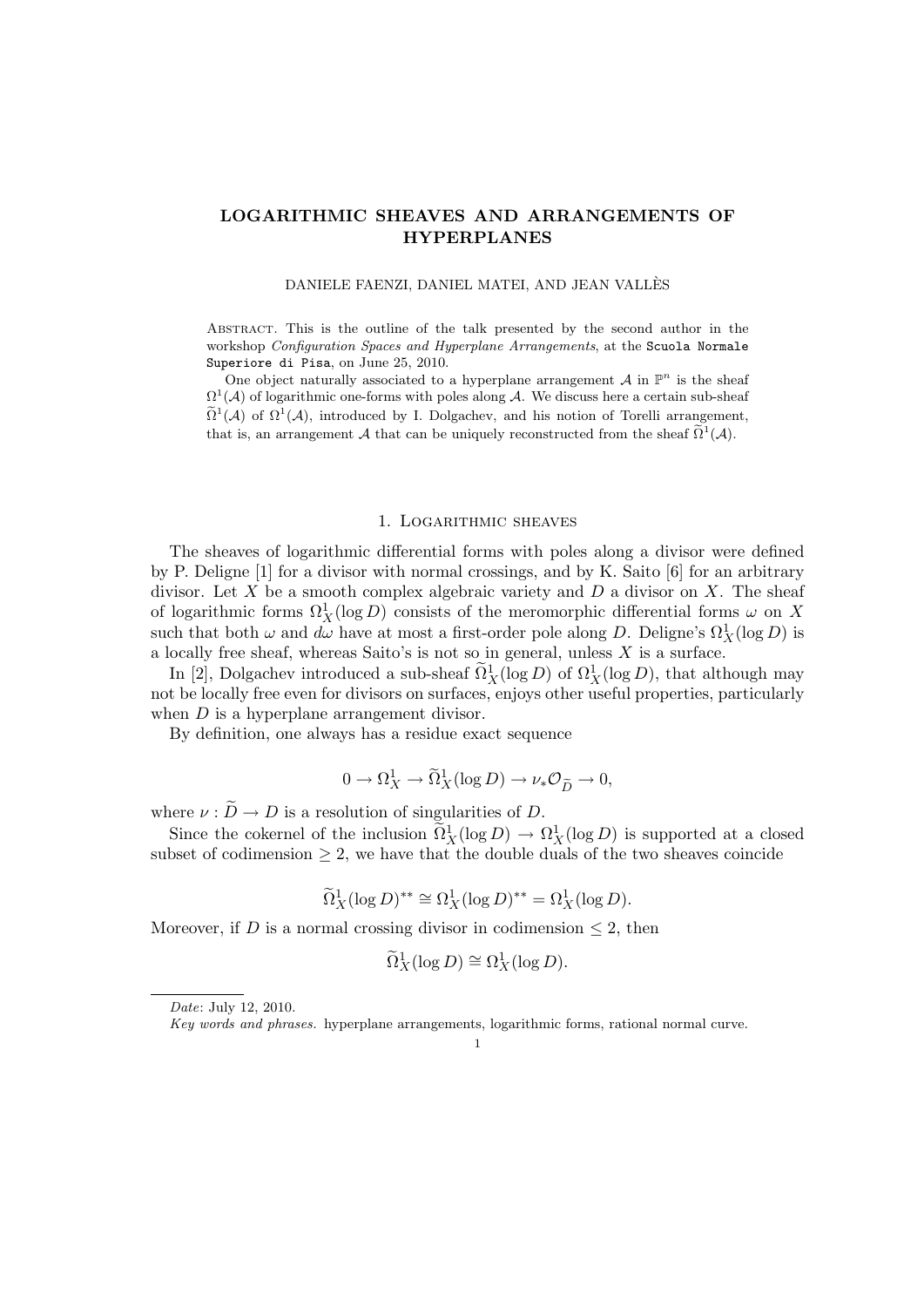## 2. Torelli Arrangements

An arrangement of hyperplanes in  $\mathbb{P}^n$  is a finite collection  $\mathcal{A} = \{H_1, \ldots, H_m\}$  of distinct hyperplanes. The union of the hyperplanes in A is a divisor D in  $\mathbb{P}^n$ . We will denote  $\Omega^1(\mathcal{A}) := \Omega^1_{\mathbb{P}^n}(\log D), \text{ and } \widetilde{\Omega}^1(\mathcal{A}) := \widetilde{\Omega}^1_{\mathbb{P}^n}(\log D).$ 

The subject of the Torelli type properties of arrangements was started by I. Dolgachev and M. Kapranov in [4]. They considered there divisors  $D$  in  $\mathbb{P}^n$  which are unions of  $m \geq 2n+3$  distinct hyperplanes in general position. The main result of [4] determines precisely which such hyperplane arrangements  $A$  can be uniquely reconstructed from the locally free sheaf  $\Omega^1(\mathcal{A})$ , that is, they are of Torelli type. This result has been later extended by J. Vallès in [7] to arrangements of  $m > n + 2$  hyperplanes.

**Theorem 2.1** (Dolgachev-Kapranov, Vallès). An arrangement A of  $m > n + 2$  hyperplanes in  $\mathbb{P}^n$  in general position can be uniquely reconstructed from  $\Omega^1(\mathcal{A})$ , unless the hyperplanes in A osculate the same rational normal curve C.

In [2], Dolgachev revisited and generalized the previous approach to the Torelli type arrangements using the logarithmic sheaves  $\widetilde{\Omega}^1(\mathcal{A})$ .

Let  $\mathcal{A} = \{H_1, \ldots, H_m\}$  be an arrangement of  $m \geq n+2$  hyperplanes in  $\mathbb{P}^n$ . The sub-sheaf  $\tilde{\Omega}^1(\mathcal{A})$  of  $\Omega^1(\mathcal{A})$  is characterized by the exact sequence

$$
0 \to \Omega^1_{\mathbb{P}^n} \to \widetilde{\Omega}^1(\mathcal{A}) \to \oplus_{i=1}^m \mathcal{O}_{H_i} \to 0.
$$

The following properties of  $\widetilde{\Omega}^1(\mathcal{A})$  are derived by Dolgachev in [2]:

- $\widetilde{\Omega}^1(\mathcal{A})$  is a locally free sheaf if and only if  $\mathcal{A}$  is a general position arrangement;
- $\widetilde{\Omega}^1(\mathcal{A}) = \Omega^1(\mathcal{A})$  if and only if  $\mathcal{A}$  is a normal crossing divisor in codimension  $\leq 2$ ;
- $\tilde{\Omega}^1(\mathcal{A})$  is a *Steiner sheaf*, admitting a projective resolution

$$
0\to \mathcal{O}_{\mathbb{P}^n}(-1)^{m-n-1}\to \mathcal{O}_{\mathbb{P}^n}^{m-1}\to \widetilde{\Omega}^1(\mathcal{A})\to 0,
$$

in particular, its Chern polynomial depends only on  $m$  and  $n$ .

In order to define the notion of Torelli for arbitrary hyperplane arrangements, Dolgachev uses Vallès's notion of unstable hyperplanes.

**Definition 2.2.** Let A be a hyperplane arrangement in  $\mathbb{P}^n$ . The set of unstable hyperplanes  $W(\mathcal{A})$  is defined as the following cohomology non-vanishing locus

$$
W(\mathcal{A}) := \left\{ H \subset \mathbb{P}^n \mid H^{n-1}(H, \mathcal{F}(-n)|_H) \neq 0 \right\},\,
$$

where  $\mathcal F$  is the rank n Steiner sheaf  $\widetilde{\Omega}^1(\mathcal A)$ .

Then Dolgachev [2] shows the inclusion  $A \subseteq W(A)$ , and makes the following definition.

**Definition 2.3.** An arrangement A of  $m \geq n+2$  hyperplanes in  $\mathbb{P}^n$  is a Torelli arrangement if  $W(\mathcal{A})$  consists of precisely the hyperplanes in  $\mathcal{A}$ .

In [2], the following conjecture is made on the Torelli arrangements  $\mathcal A$  for which  $\tilde{\Omega}^1(\mathcal A)$ is a semi-stable sheaf.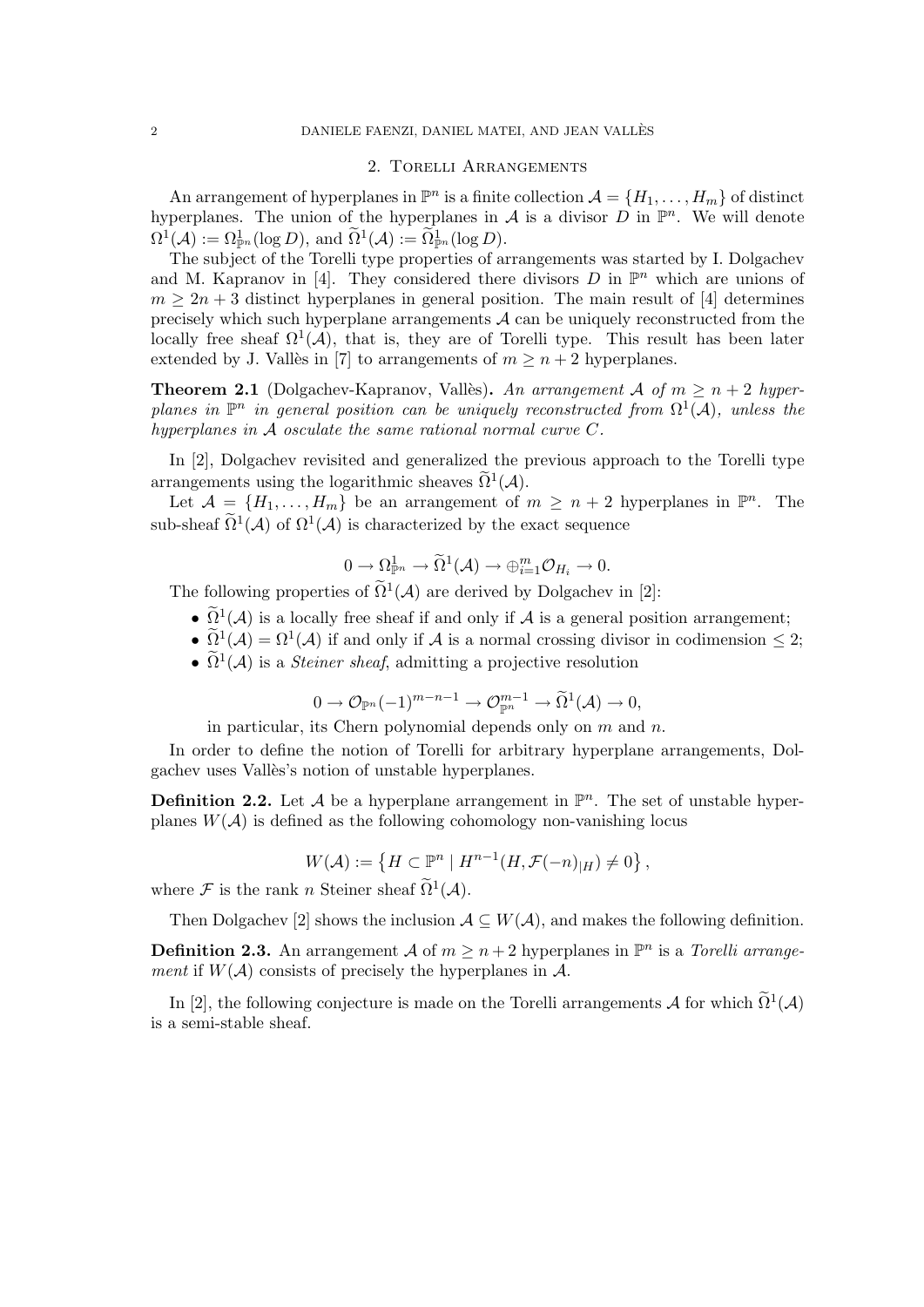**Conjecture 2.4** (Dolgachev). A semi-stable arrangement of  $m \geq n+2$  hyperplanes in  $\mathbb{P}^n$  is Torelli unless the corresponding points in the dual space  $\check{\mathbb{P}}^n$  lie on a stably normal rational curve  $C$  of degree n, that is a connected, reduced curve of arithmetic genus  $0$  whose components  $C_1, \ldots, C_s$  are smooth rational curves of degrees  $d_i$  such that  $n = d_1 + \cdots + d_s$ and  $C_i$  spans a linear subspace of dimension  $d_i$ .

The conjecture is verified in [2] for line arrangements in  $\mathbb{P}^2$  of  $m \leq 6$  lines.

### 3. Main theorem

Our main result is a resolution of Dolgachev's conjecture, with some necessary modifications of the statement.

**Theorem 3.1.** Let A be an arrangement of  $m \ge n+2$  hyperplanes in  $\mathbb{P}^n$ , and let Z be the corresponding set of m points in  $\check{\mathbb{P}}^n$ . Then the arrangement A is Torelli unless the set Z is contained in a subvariety of  $\mathbb{P}^n$  of the form

$$
W = C \cup L_1 \cup \cdots \cup L_s,
$$

where  $L_i$  are proper linear subspaces of dimension  $n_i \geq 0$ , and C is a smooth rational curve of degree d, with  $0 \leq d \leq n$ , spanning a linear subspace  $L = \langle C \rangle$  of dimension d, such that

- (1) space L meets each  $L_i$  at a single point of C,
- (2) spaces  $L_i$  are mutually disjoint and  $n = d + n_1 + \cdots + d_s$ ,

where  $d = 0$  means  $C = \{p\}$ , and  $L_i$  meet only at the point p.

The key feature of the proof is reducing the unstable hyperplane condition to the existence of a global section, of a certain sheaf, which vanishes along the set Z. The vanishing of that section along  $Z$  is equivalent to  $Z$  being contained in the locus  $W$  cut by the  $2 \times 2$  minors of a  $2 \times n$  matrix M of linear forms

$$
M = \begin{pmatrix} f_1 & f_2 & \dots & f_n \\ g_1 & g_2 & \dots & g_n \end{pmatrix}.
$$

Such matrices  $M$  and their loci  $W$ , are classical objects, and in the generic case, are discussed for example in the monographs of D. Eisenbud [3] and J. Harris [5]. In general, the determinantal variety  $W$  is of the form described in our main theorem, as a consequence of the Kronecker-Weierstrass theory of canonical forms for pairs of matrices.

The conjecture proposed by Dolgachev needs to be modified due to examples of the following type.

**Example 3.2.** Let  $Z = Z_1 \cup Z_2$  be a set of seven points in  $\tilde{\mathbb{P}}^3$ , five of which  $Z_1$  are contained in a plane  $P$ , and the rest of two  $Z_2$  span a line  $L$  transverse to  $P$ . Moreover, the points in  $Z_1$  are situated on a conic  $D \subset P$  disjoint from L, and no three of them are collinear. Then Z is contained in  $W = L \cup P$ , thus it is not Torelli, and the unstable set of Z consists of the entire line L.